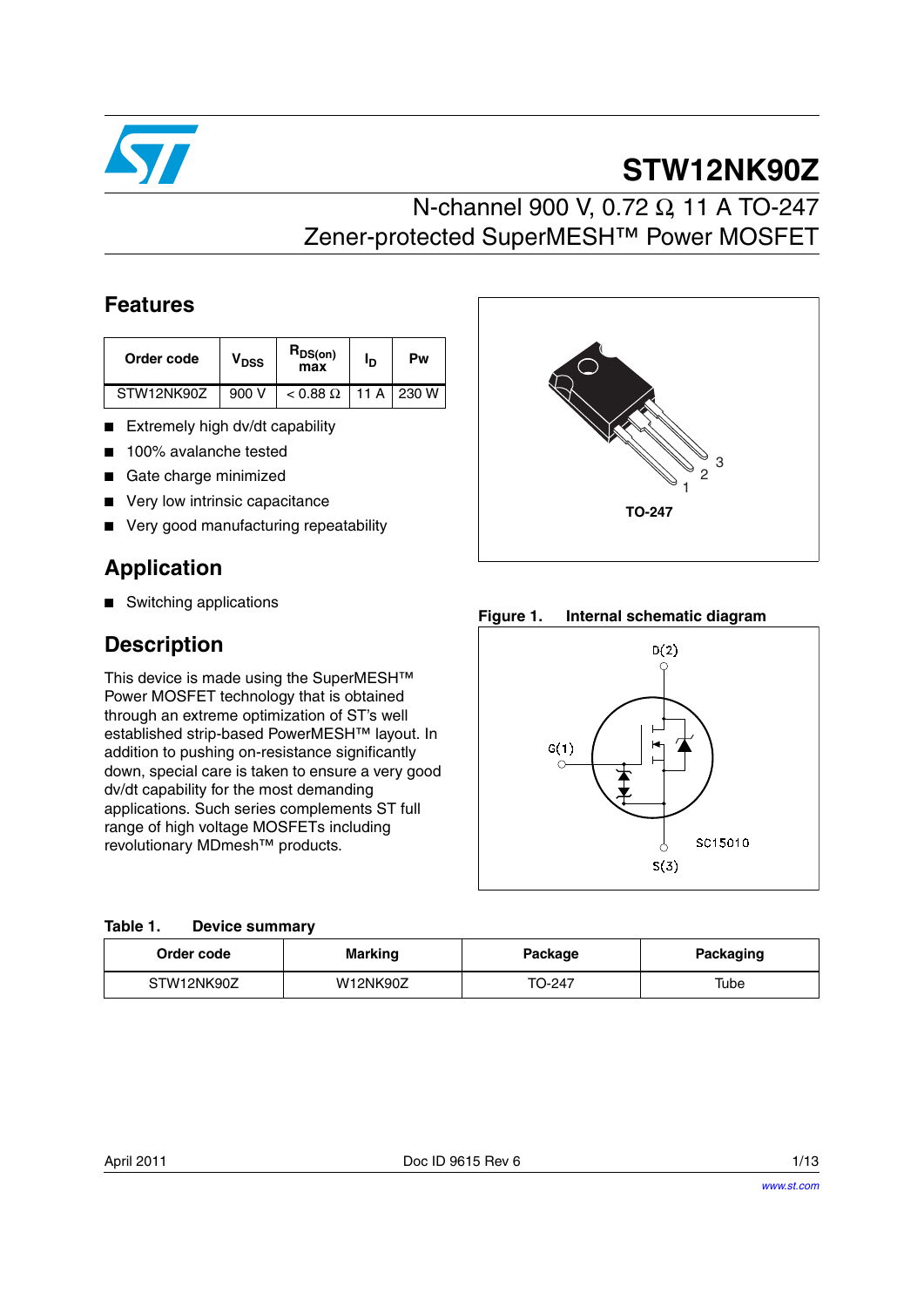# **Contents**

| $1 \quad \Box$          |  |
|-------------------------|--|
| 2 <sup>1</sup>          |  |
|                         |  |
| $\overline{3}$          |  |
| $\overline{\mathbf{4}}$ |  |
| $5\phantom{1}$          |  |

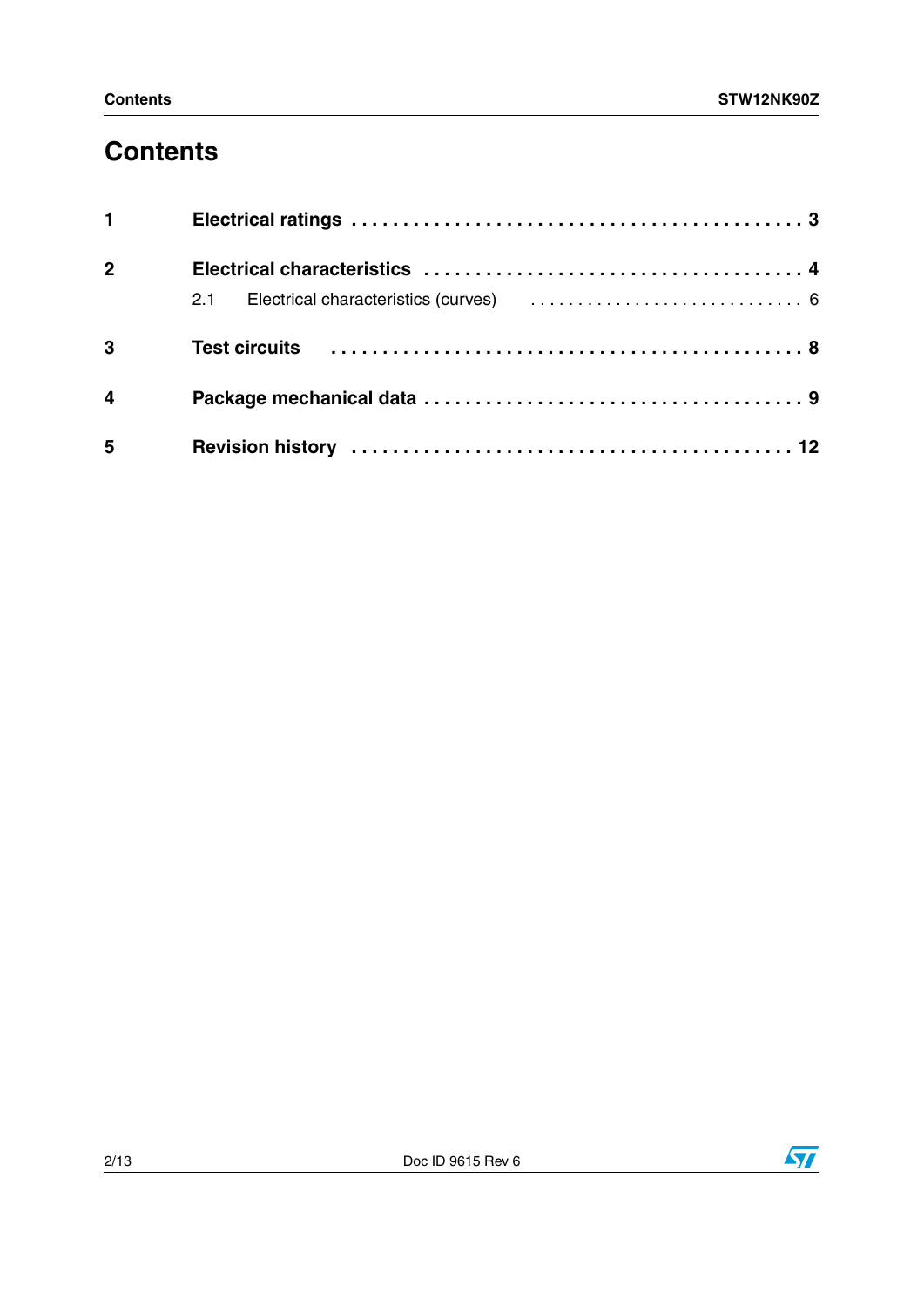# <span id="page-2-0"></span>**1 Electrical ratings**

<span id="page-2-1"></span>

| Table 2. |  | Absolute maximum ratings |  |
|----------|--|--------------------------|--|
|----------|--|--------------------------|--|

| Symbol                         | <b>Parameter</b>                                | Value        | Unit    |
|--------------------------------|-------------------------------------------------|--------------|---------|
| $V_{DS}$                       | Drain-source voltage ( $V_{GS} = 0$ )           | 900          | v       |
| $V_{GS}$                       | Gate-source voltage                             | ± 30         | v       |
| I <sub>D</sub>                 | Drain current (continuous) at $T_c = 25 °C$     | 11           | A       |
| I <sub>D</sub>                 | Drain current (continuous) at $T_C = 100 °C$    | 7            | A       |
| I <sub>DM</sub> <sup>(1)</sup> | Drain current (pulsed)                          | 44           | A       |
| $P_{\text{tot}}$               | Total dissipation at $T_C = 25 °C$              | 230          | w       |
|                                | Derating Factor                                 | 1.85         | $W$ /°C |
| $V_{ESD(G-S)}$                 | Gate source ESD(HBM-C=100 pF, R=1.5 $k\Omega$ ) | 6000         | v       |
| $dv/dt$ <sup>(2)</sup>         | Peak diode recovery voltage slope               | 4.5          | V/ns    |
| $T_{\text{stg}}$               | Storage temperature                             | $-55$ to 150 | °C      |
| T <sub>i</sub>                 | Max. operating junction temperature             |              |         |

1. Pulse width limited by safe operating area.

2.  $I_{SD}$  ≤ 11 A, di/dt ≤ 200 A/µs,  $V_{DD}$  ≤  $V_{(BR)DSS}$ ,  $T_j$  ≤  $T_{JMAX}$ .

| Symbol                          | <b>Parameter</b>                               | <b>Value</b> | Unit               |
|---------------------------------|------------------------------------------------|--------------|--------------------|
| $R_{\text{thi-case}}$           | Thermal resistance junction-case max           | 0.54         | $\rm ^{\circ}$ C/W |
| $\mathsf{R}_{\mathsf{thj-amb}}$ | Thermal resistance junction-ambient max        | 50           | $\rm ^{\circ}$ C/W |
| Tт                              | Maximum lead temperature for soldering purpose | 300          | °C                 |

**Table 4. Avalanche characteristics**

| Symbol          | <b>Parameter</b>                                                                                     | Max value | Unit |
|-----------------|------------------------------------------------------------------------------------------------------|-----------|------|
| <sup>I</sup> AR | Avalanche current, repetitive or not-repetitive<br>(pulse width limited by $T_i$ max)                |           |      |
| $E_{AS}$        | Single pulse avalanche energy<br>(starting T <sub>i</sub> = 25 °C, $I_D = I_{AR}$ , $V_{DD} = 50$ V) | 500       | mJ   |

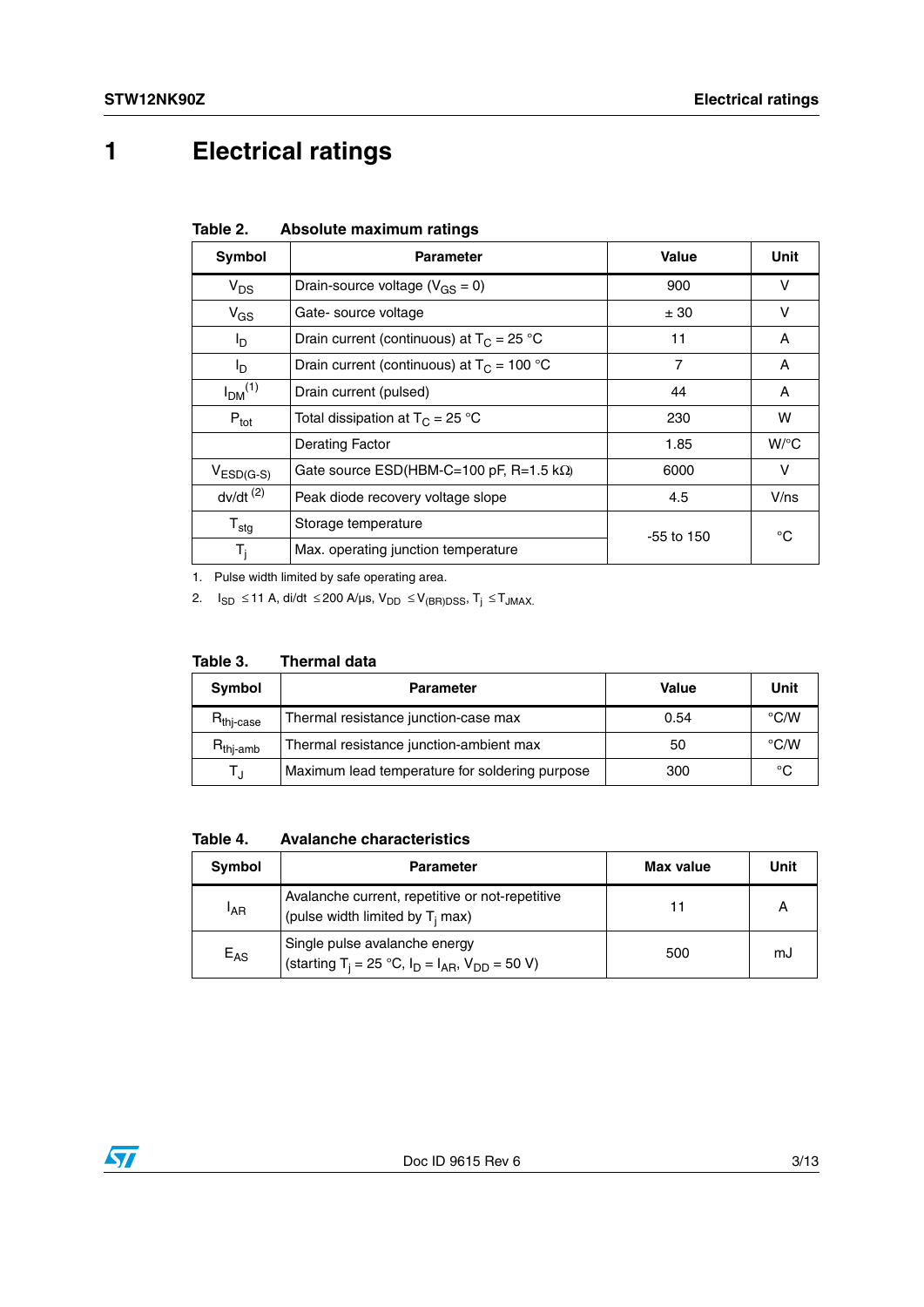# <span id="page-3-0"></span>**2 Electrical characteristics**

 $(T_{\text{CASE}} = 25 \text{ °C}$  unless otherwise specified)

| <b>Symbol</b>           | <b>Parameter</b>                                    | <b>Test conditions</b>                                                  | Min. | Typ. | Max. | Unit     |
|-------------------------|-----------------------------------------------------|-------------------------------------------------------------------------|------|------|------|----------|
| $V_{(BR)DSS}$           | Drain-source<br>breakdown voltage                   | $I_D = 1$ mA, $V_{GS} = 0$                                              | 900  |      |      | v        |
| <b>I</b> <sub>DSS</sub> | Zero gate voltage<br>drain current ( $V_{GS} = 0$ ) | $V_{DS}$ = max rating<br>$V_{DS}$ = max rating, T <sub>C</sub> = 125 °C |      |      | 50   | μA<br>μA |
| l <sub>GSS</sub>        | Gate-body leakage<br>current ( $V_{DS} = 0$ )       | $V_{GS} = \pm 20 V$                                                     |      |      | ±10  | μA       |
| $V_{GS(th)}$            | Gate threshold voltage                              | $V_{DS} = V_{GS}$ , $I_D = 100 \mu A$                                   | 3    | 3.75 | 4.5  | v        |
| $R_{DS(on)}$            | Static drain-source on<br>resistance                | $V_{GS}$ = 10 V, $I_D$ = 5.5 A                                          |      | 0.72 | 0.88 | Ω        |

#### **Table 5. On/off states**

#### **Table 6. Dynamic**

| Symbol                                                       | <b>Parameter</b>                                                           | <b>Test conditions</b>                                                                               | Min.           | Typ.                 | Max. | Unit                 |
|--------------------------------------------------------------|----------------------------------------------------------------------------|------------------------------------------------------------------------------------------------------|----------------|----------------------|------|----------------------|
| $g_{\text{fs}}^{(1)}$                                        | Forward<br>transconductance                                                | $V_{DS}$ = 15 V I <sub>D</sub> = 5.5 A                                                               |                | 11                   |      | S                    |
| $C_{\text{iss}}$<br>$C_{\text{oss}}$<br>$C_{\text{rss}}$     | Input capacitance<br>Output capacitance<br>Reverse transfer<br>capacitance | $V_{DS}$ = 25 V, f = 1 MHz,<br>$V_{GS} = 0$                                                          | $\blacksquare$ | 3500<br>280<br>58    |      | pF<br>pF<br>pF       |
| $C_{\rm oss\ eq}^{(2)}$                                      | Equivalent output<br>capacitance                                           | $V_{GS} = 0$ , $V_{DS} = 0$ to 800 V                                                                 | ٠              | 117                  |      | pF                   |
| $t_{d(on)}$<br>$t_{r}$<br>$t_{d(\text{off})}$<br>$t_{\rm f}$ | Turn-on delay time<br>Rise time<br>Turn-off delay time<br>Fall time        | $V_{DD}$ = 450 V, $I_D$ = 5 A<br>$R_G = 4.7 \Omega V_{GS} = 10 V$<br>(see Figure 14)                 |                | 31<br>20<br>88<br>55 |      | ns<br>ns<br>ns<br>ns |
| $Q_{q}$<br>$Q_{gs}$<br>$Q_{\text{gd}}$                       | Total gate charge<br>Gate-source charge<br>Gate-drain charge               | $V_{DD}$ = 720 V, $I_D$ = 10 A,<br>$V_{GS}$ = 10 V, R <sub>G</sub> = 4.7 $\Omega$<br>(see Figure 15) |                | 113<br>19<br>60      | 152  | пC<br>nC<br>nС       |

1. Pulsed: Pulse duration =  $300 \,\mu s$ , duty cycle 1.5 %.

2.  $\,$  Coss eq. is defined as a constant equivalent capacitance giving the same charging time as  $C_{\rm oss}$  when V $_{\rm DS}$  increases from 0 to 80% V $_{\rm DSS}$ .

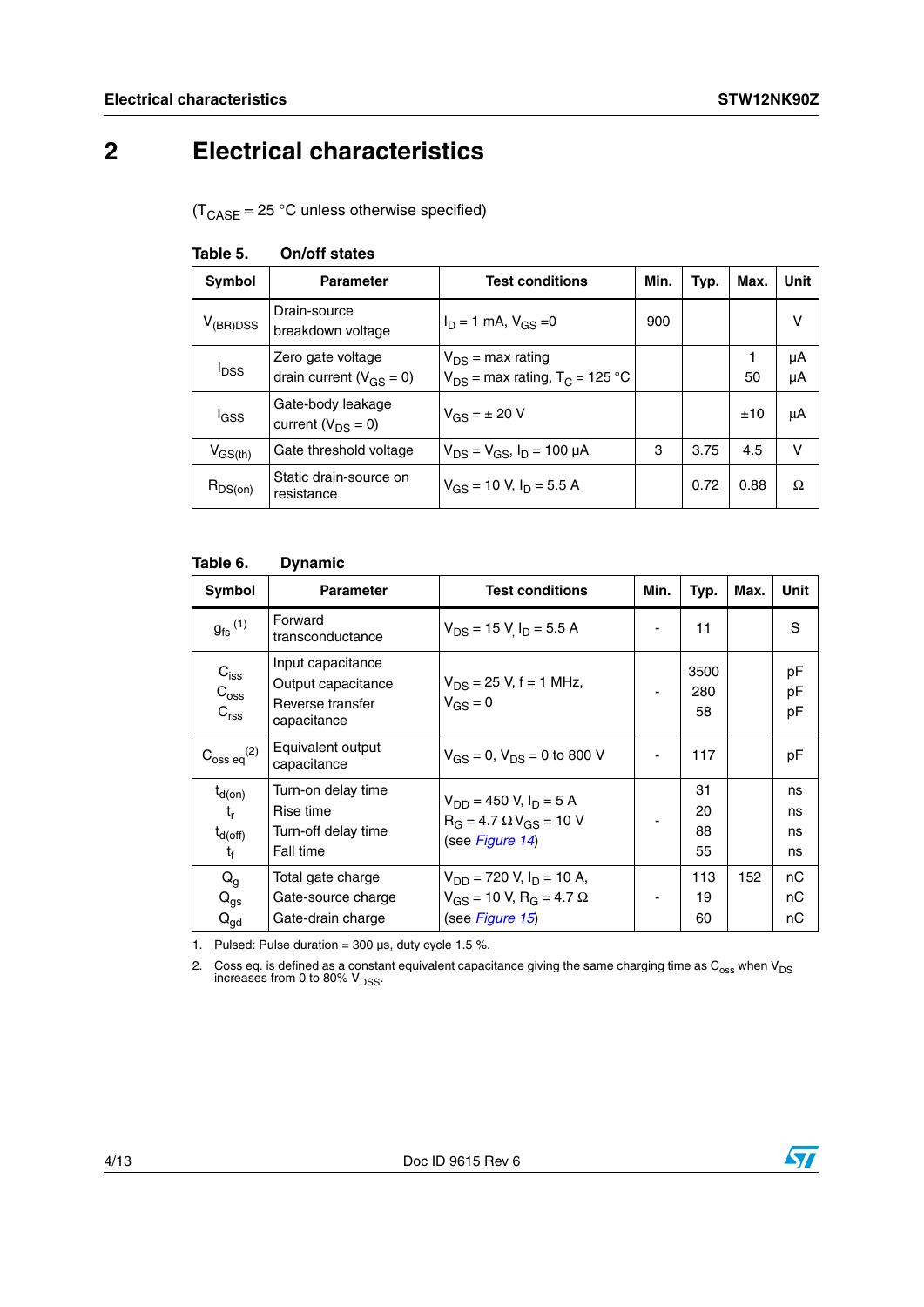| <b>Symbol</b>                        | <b>Parameter</b>                                         | <b>Test conditions</b>           | Min. | Typ. | Max.     | Unit    |
|--------------------------------------|----------------------------------------------------------|----------------------------------|------|------|----------|---------|
| $I_{SD}$<br>$I_{SDM}$ <sup>(1)</sup> | Source-drain current<br>Source-drain current<br>(pulsed) |                                  |      |      | 11<br>44 | A<br>A  |
| $V_{SD}$ <sup>(2)</sup>              | Forward on voltage                                       | $I_{SD} = 11 A$ , $V_{GS} = 0$   |      |      | 1.6      | $\vee$  |
| $t_{rr}$                             | Reverse recovery time                                    | $I_{SD}$ = 10 A, $V_{DD}$ = 50 V |      | 728  |          | ns      |
| $Q_{rr}$                             | Reverse recovery charge                                  | $di/dt = 100$ A/ $\mu$ s,        |      | 7.8  |          | μC      |
| <b>I</b> RRM                         | Reverse recovery current                                 | (see Figure 16)                  |      | 21.6 |          | A       |
| $t_{rr}$                             | Reverse recovery time                                    | $I_{SD}$ = 10 A, $V_{DD}$ = 50 V |      | 964  |          | ns      |
| $Q_{rr}$                             | Reverse recovery charge                                  | $di/dt = 100$ A/ $\mu$ s,        |      | 11   |          | $\mu$ C |
| <sup>I</sup> RRM                     | Reverse recovery current                                 | $T_i = 150 °C$ (see Figure 16)   |      | 23   |          | A       |

**Table 7. Source drain diode**

1. Pulse width limited by safe operating area.

2. Pulsed: Pulse duration =  $300 \,\mu s$ , duty cycle 1.5 %

| Table 8. | Gate-source Zener diode |  |  |
|----------|-------------------------|--|--|
|----------|-------------------------|--|--|

| Symbol     | <b>Parameter</b>                 | <b>Test conditions</b>          | Min. | Typ. | Max. | Unit |
|------------|----------------------------------|---------------------------------|------|------|------|------|
| $BV_{GSO}$ | Gate-source breakdown<br>voltage | $\lg s = \pm 1$ mA (open drain) | 30   |      |      |      |

The built-in back-to-back Zener diodes have specifically been designed to enhance not only the device's ESD capability, but also to make them safely absorb possible voltage transients that may occasionally be applied from gate to source. In this respect the Zener voltage is appropriate to achieve an efficient and cost-effective intervention to protect the device's integrity. These integrated Zener diodes thus avoid the usage of external components.

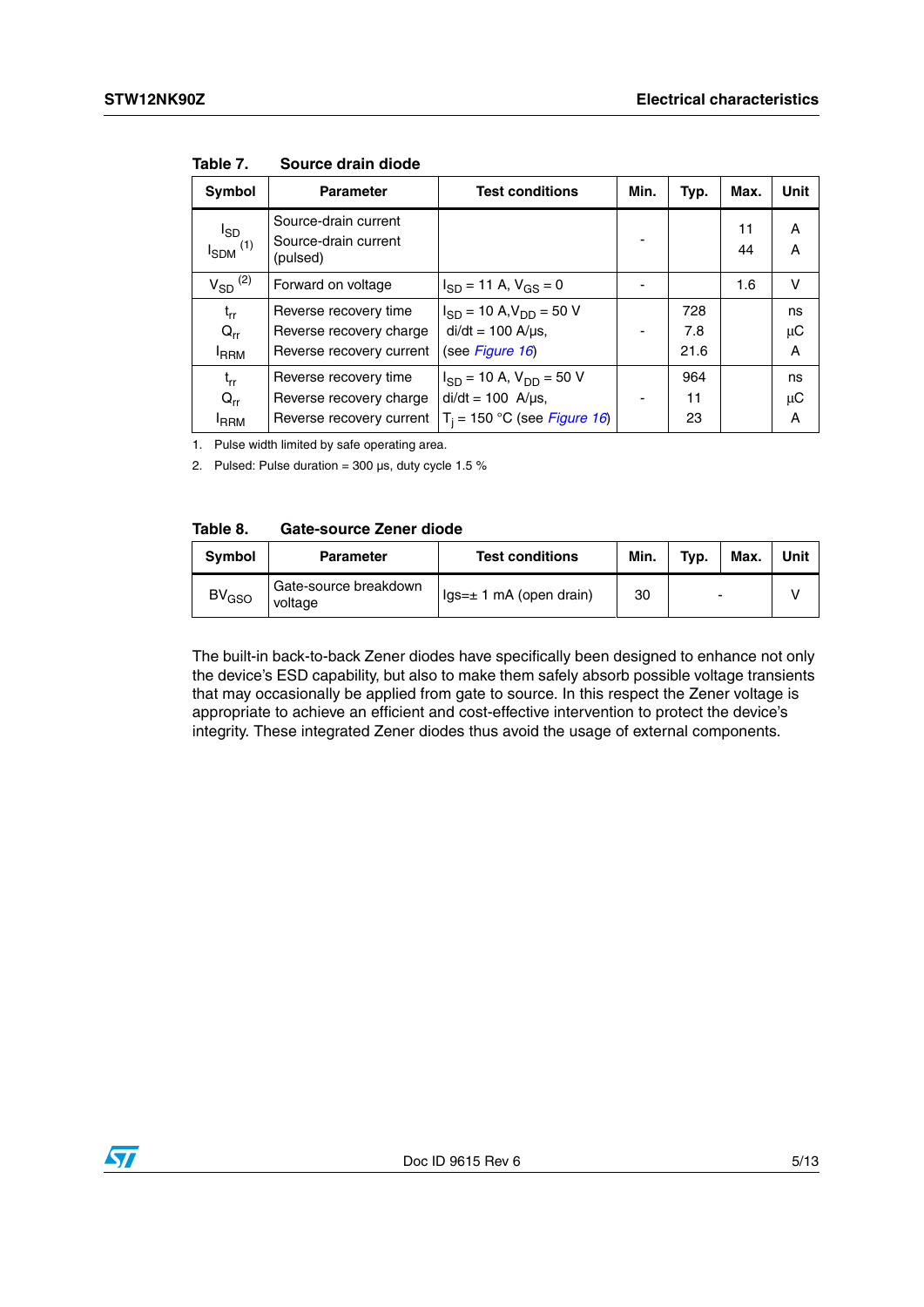$Z_{th} = k R_{thJ}$ 

 $\frac{10^{0} + p(s)}{10^{0} + p(s)}$ 

 $\delta = \frac{1}{2} \int_T$ 

 $10^{-7}$ 

### <span id="page-5-0"></span>**2.1 Electrical characteristics (curves)**

#### Figure 2. Safe operating area **Figure 3. Thermal impedance**







 $0<sub>1</sub>$ 

 $0.05$ 

 $0.02$ 

 $0.01$ 

 $\overline{10}$ 

 $\overline{10}$ 

 $10$ 

 $10$ 

 $10$ 

 $10$ 





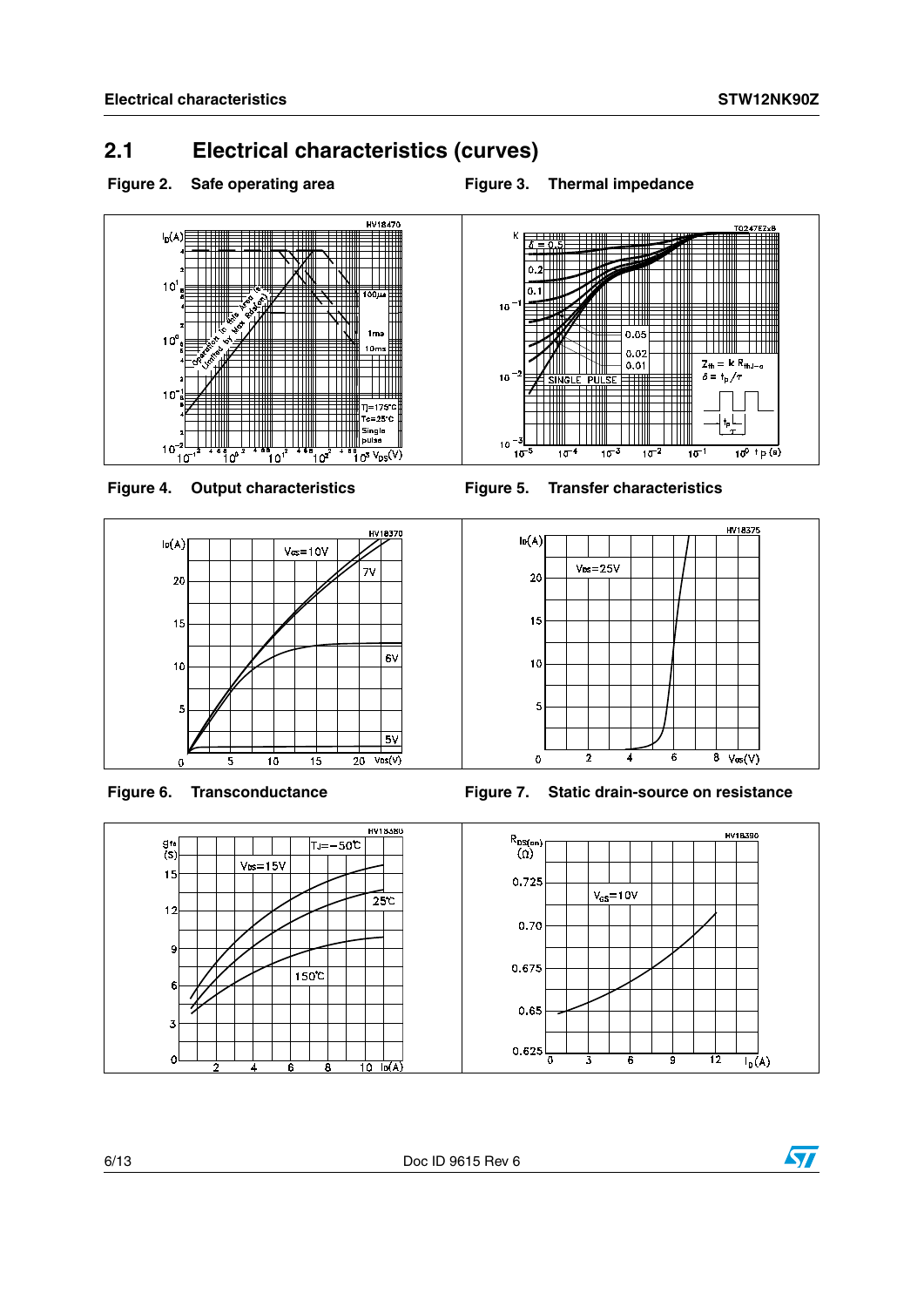### **Figure 8. Gate charge vs gate-source voltage Figure 9. Capacitance variations**



**Figure 10. Normalized gate threshold voltage vs temperature**



**Figure 12. Source-drain diode forward characteristics**



**Figure 11. Normalized on resistance vs temperature**



**Figure 13. Normalized breakdown voltage vs temperature**



 $\sqrt{2}$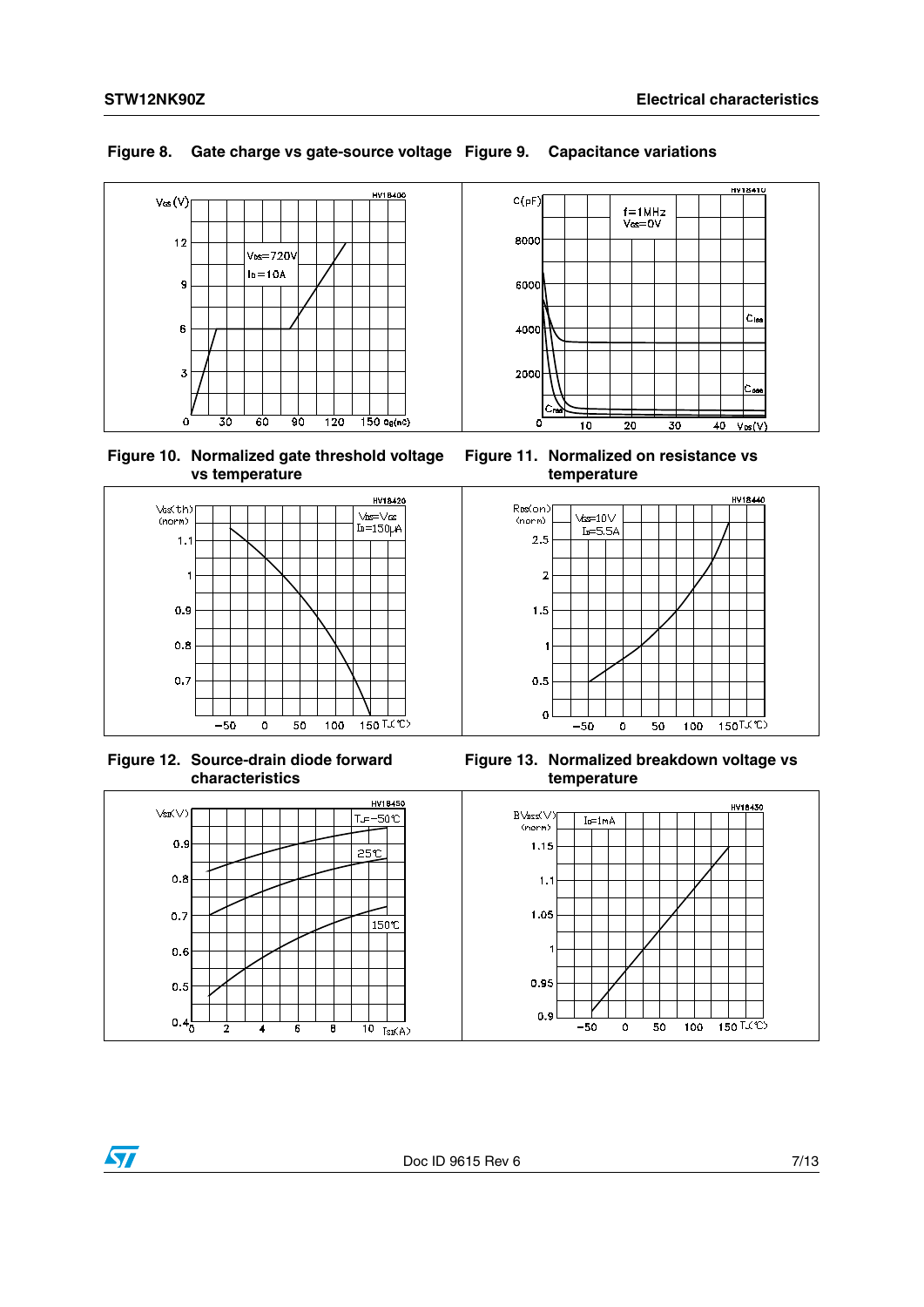## <span id="page-7-0"></span>**3 Test circuits**

<span id="page-7-1"></span>**Figure 14. Switching times test circuit for resistive load**



<span id="page-7-3"></span>**Figure 16. Test circuit for inductive load switching and diode recovery times**







<span id="page-7-2"></span>**Figure 15. Gate charge test circuit**

**Figure 17. Unclamped Inductive load test circuit**





8/13 Doc ID 9615 Rev 6

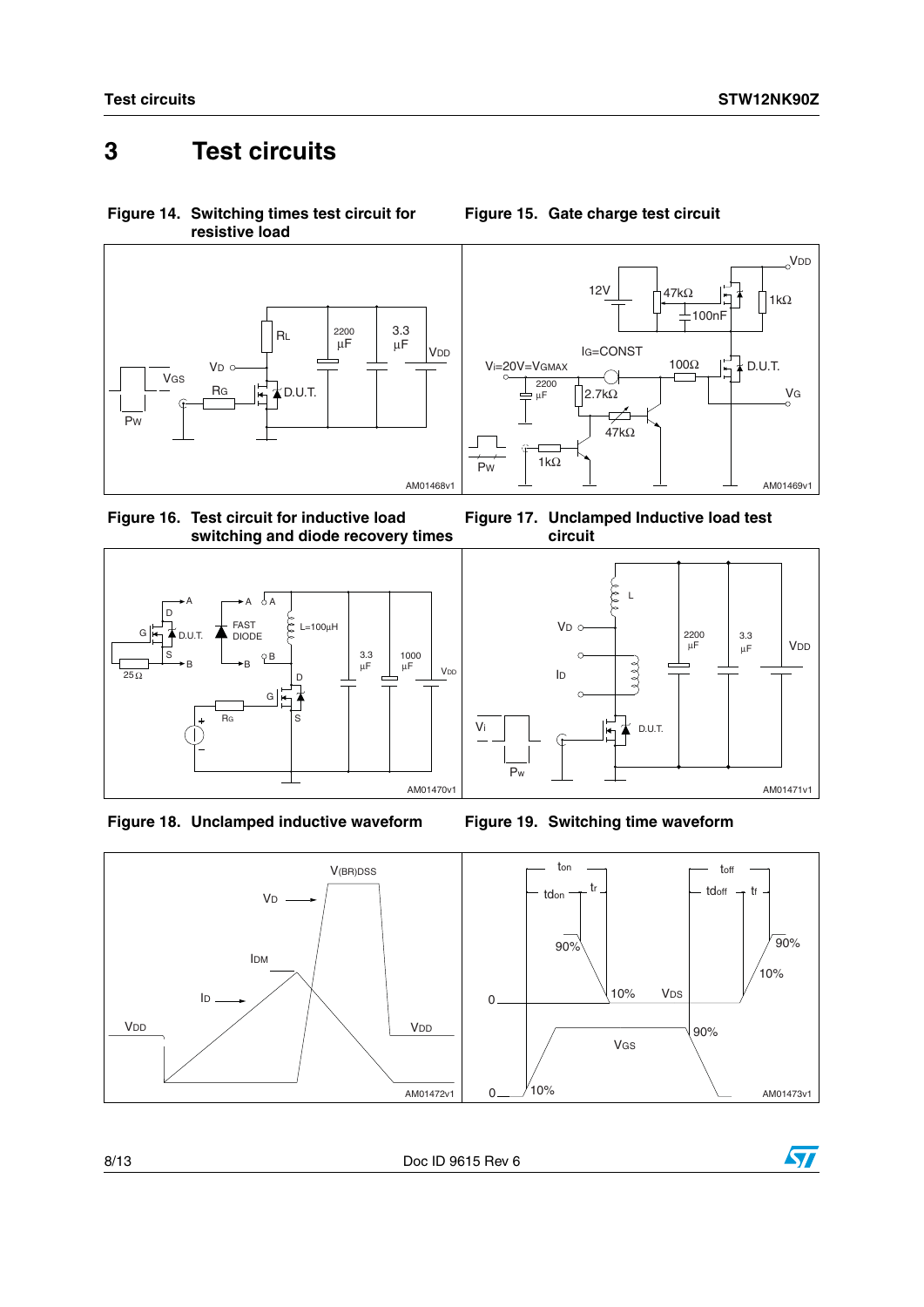# <span id="page-8-0"></span>**4 Package mechanical data**

In order to meet environmental requirements, ST offers these devices in different grades of ECOPACK® packages, depending on their level of environmental compliance. ECOPACK® specifications, grade definitions and product status are available at: www.st.com. ECOPACK is an ST trademark.

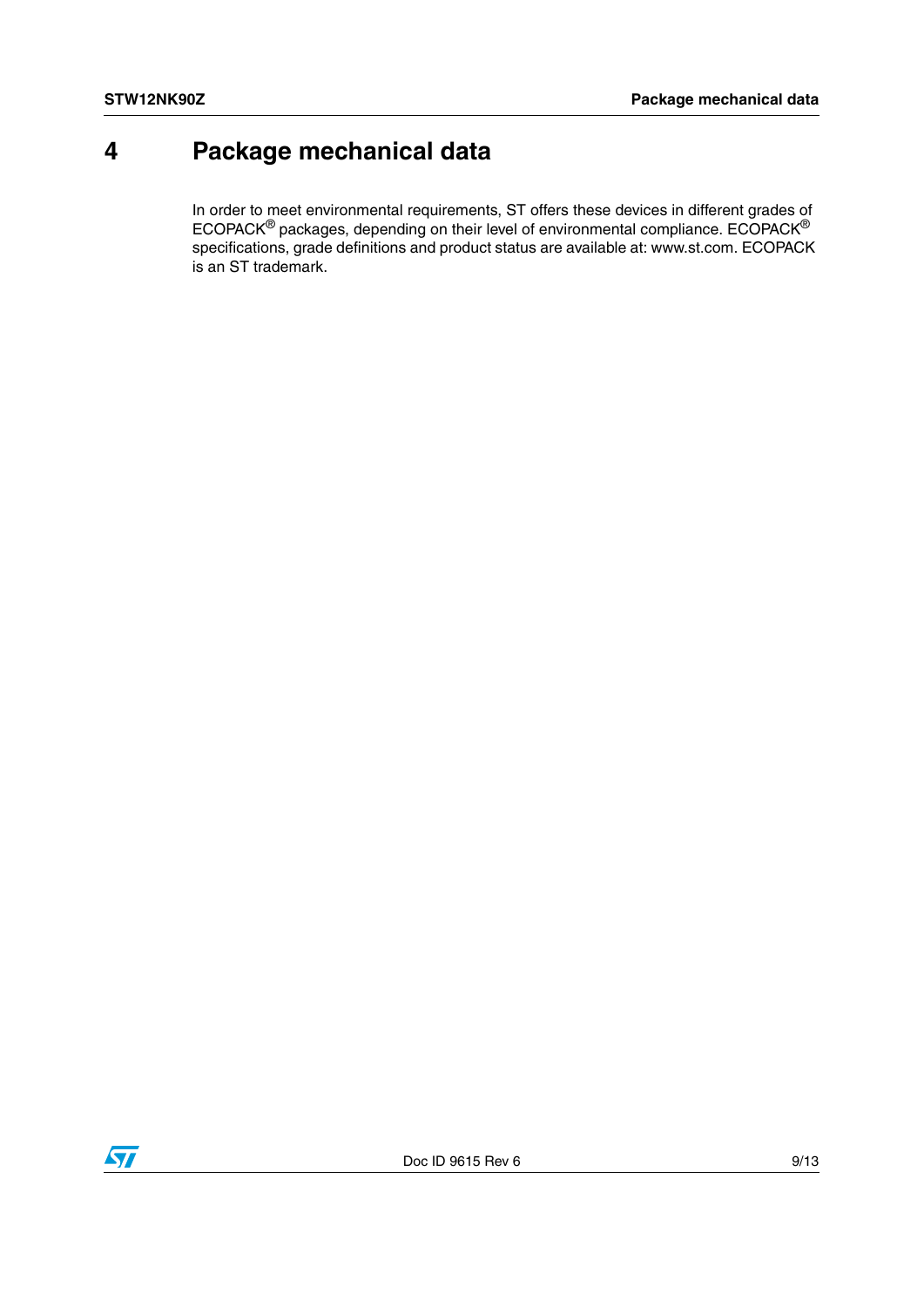| Dim.                                       | mm      |       |       |  |  |
|--------------------------------------------|---------|-------|-------|--|--|
|                                            | Min.    | Typ.  | Max.  |  |  |
| A                                          | 4.85    |       | 5.15  |  |  |
| A1                                         | 2.20    |       | 2.60  |  |  |
| $\sf b$                                    | 1.0     |       | 1.40  |  |  |
| b1                                         | 2.0     |       | 2.40  |  |  |
| b <sub>2</sub>                             | $3.0\,$ |       | 3.40  |  |  |
| $\mathbf c$                                | 0.40    |       | 0.80  |  |  |
| D                                          | 19.85   |       | 20.15 |  |  |
| $\mathsf E$                                | 15.45   |       | 15.75 |  |  |
| $\mathsf{e}% _{0}\left( \mathsf{e}\right)$ |         | 5.45  |       |  |  |
| L                                          | 14.20   |       | 14.80 |  |  |
| L1                                         | 3.70    |       | 4.30  |  |  |
| L2                                         |         | 18.50 |       |  |  |
| $\oslash\!\operatorname{\mathsf{P}}$       | 3.55    |       | 3.65  |  |  |
| $\oslash$ R                                | 4.50    |       | 5.50  |  |  |
| ${\mathsf S}$                              |         | 5.50  |       |  |  |

**Table 9. TO-247 mechanical data**



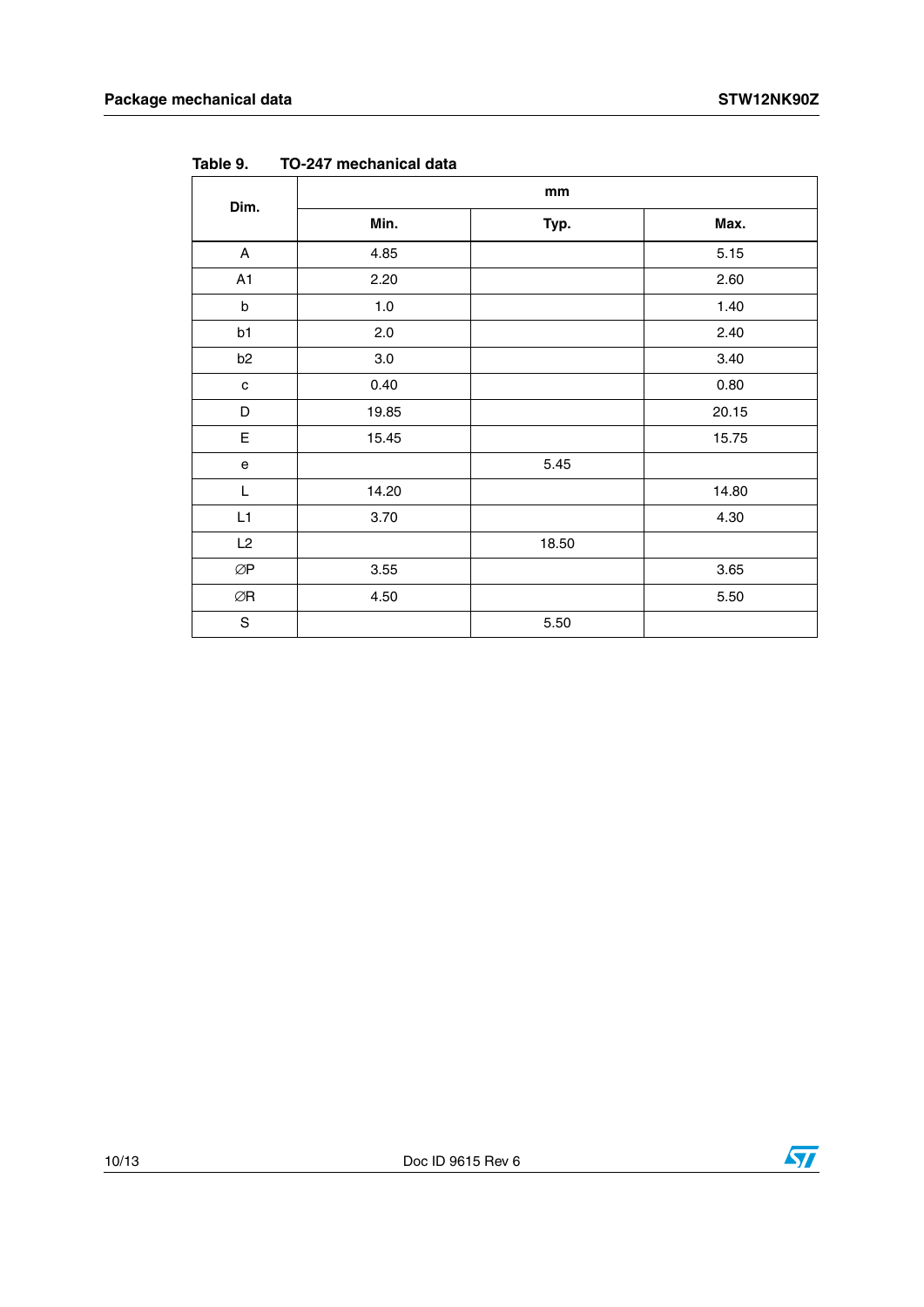

**Figure 20. TO-247 drawing**

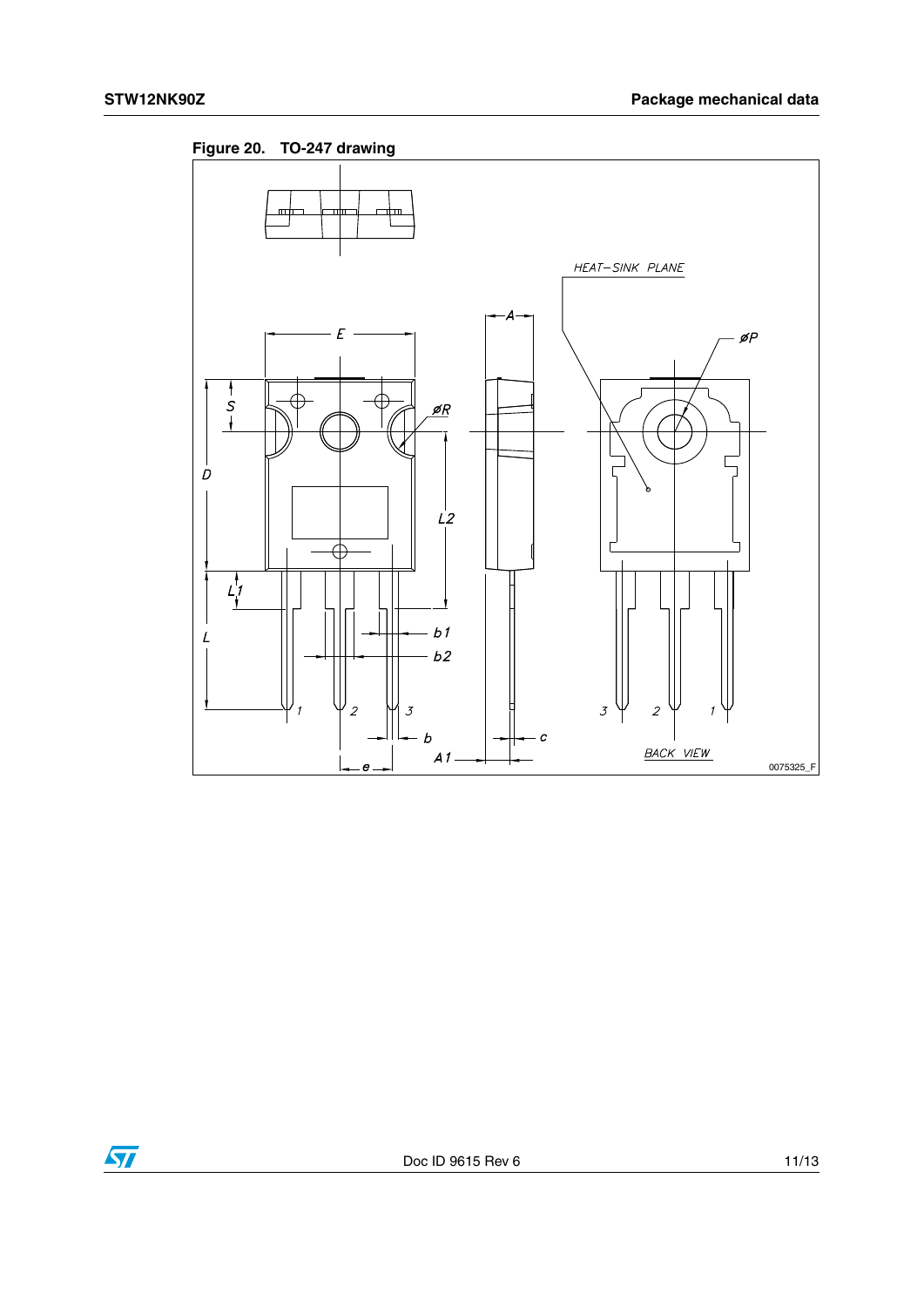# <span id="page-11-0"></span>**5 Revision history**

#### Table 10. **Document revision history**

| Date        | <b>Revision</b> | <b>Changes</b>                                     |
|-------------|-----------------|----------------------------------------------------|
| 21-Jun-2004 | 4               | Complete version                                   |
| 17-Oct-2006 | 5               | New template, no content change                    |
| 29-Apr-2011 | 6               | Table 2: Absolute maximum ratings has been updated |